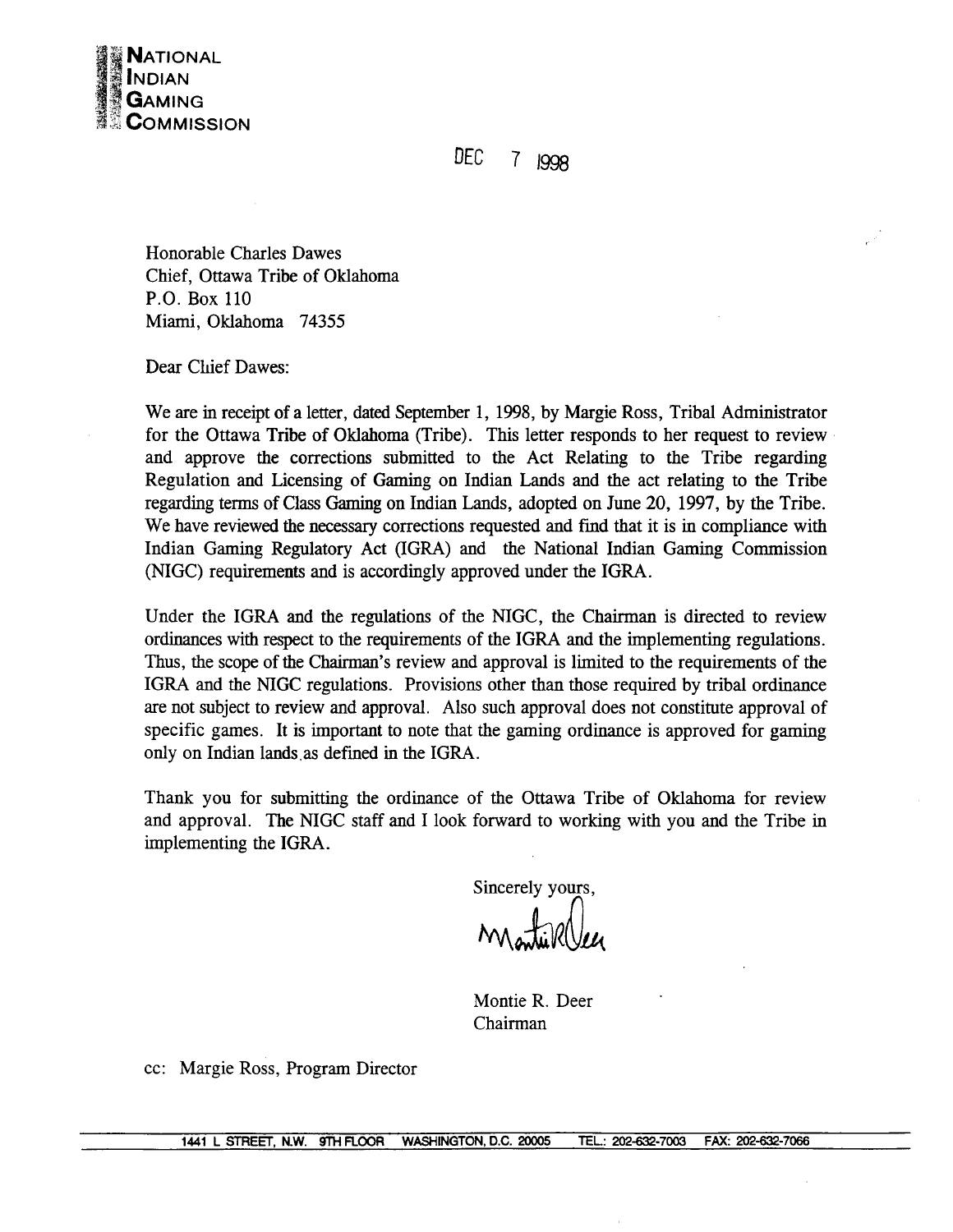of a plan submitted to the Secretary of the Interior Under 25<br>U.S.C.  $\frac{52710(b)93}{b}$ .<br>ARTICLE V<br>ANDICLE V<br>ANDICLE V **U.S.C.** s2710 (b) 93).

# **ARTICLE V Audit**

A. The Ottawa Tribe shall cause to be conducted annually an independent audit of gaming operations and shall submit the resulting audit reports to the National Indian Gaming Commission.

**B.** All gaming related contracts that result in the purchase of supplies, services, or concessions in excess of \$25,000 annually, except contracts for professional legal and accounting services, shall be specifically included within the scope of the audit that is described in subsection A above.

## **ARTICLE VI Protection of the Environment and Public Health and Safety**

Class I1 gaming facilities shall be constructed, maintained and operated in a manner that adequately protects the environment and the public health and safety.

## **ARTICLE VII**  Licenses for Key Employees and **Primary Manaqement Officials** .

The Ottawa Tribe shall ensure that the policies and procedures set out in this Article are implemented with respect to key employees and primary management officials employed at any class **I1**  gaming enterprise operated on Indian lands.

A. Definitions

For the purposes of this Article, the following definitions apply:

- 1. Key Employee -
- (a) **A** person who performs one or more of the following functions:
	- Bingo caller;  $(1)$
	- Counting room supervisor;  $(2)$
	- $(3)$ Chief of security;
	- $(4)$ Custodian of. gaming supplies or cash;
	- $(5)$ Floor manager;
	- Pit boss;  $(6)$
	- Dealer;  $(7)$
	- Croupier;  $(8)$
	- Approver of credit; or  $(9)$

E:\TAS\CPGN\37646.1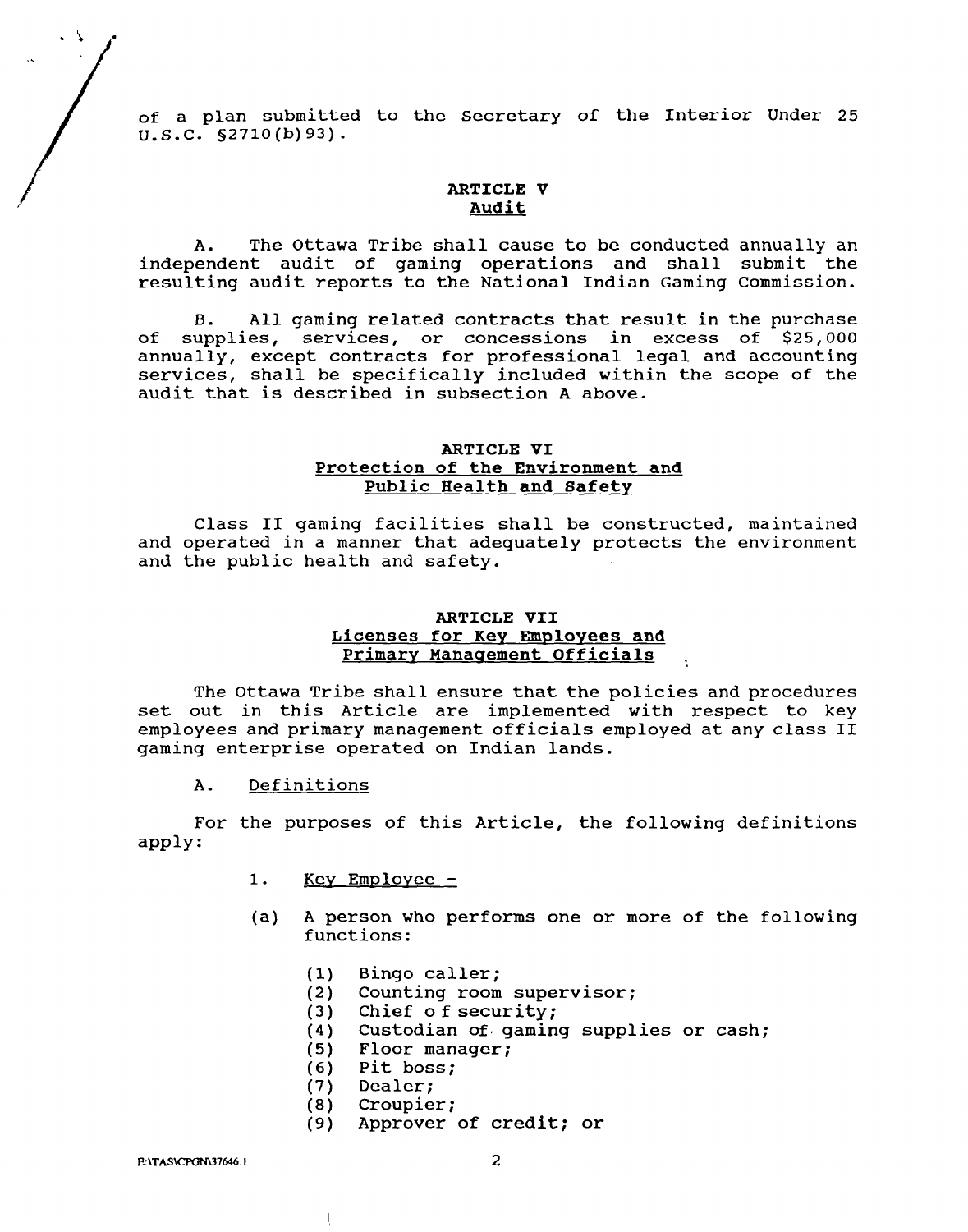$SEP + A + 1998$ 

 $RESOLUTION$  97-9 OTTAWA TRIBE OF OKLAHOMA

### Section 1-3

#### Definitions

- "Act" means this Ottawa Tribe Gaming Act.  $1.$
- "Business Committee" means the Ottawa Tribe Business  $\overline{2}$ . Committee.
- $3<sub>1</sub>$ "Chairman" means the Chairman of the Ottawa Tribe Gaming Commission established pursuant to this Ordinance.
- "Class I gaming" means social games solely for prizes of  $4.$ minimal value or traditional forms of 1ndian gaming engaged in by individuals as a part of, or in connection, with tribal ceremonies or celebrations.
- $5.$ "Class **I1** gaming" means the game commonly known as bingo (whether or not electronic, computer or other technology are used in connection therewith) and which is played with prizes including monetary prizes with cards bearing numbers or other designations, and in which the holder of the card covers such numbers or designations when objects, similarly numbered or designated, are drawn or are electronically determined, and in which the game is won by the first person covering a previously designated arrangement of numbers,or designations on such cards, including pull tabs, lotto, punch boards, tip jars, instant bingo, and other games similar to bingo. This class of gaming also includes card games that are explicitly authorized by state laws or are not explicitly prohibited by state laws and are played at any location in the state.

Class I1 gaming does not include any banking card games, including baccarat, chemindefer, or black jack (21) or electronic or electromechanical facsimiles of any games of chance or slot machines of any kind.

- $6.$ "Class I11 gaming" means all forms of gaming that are not Class I gaming or Class I1 gaming.
- $7.$ "Commission" means the Ottawa Tribe Gaming Commission established by this Ordinance.
- 8. "Compact" means the agreement between the Ottawa Tribe and any<br>State of the United States, pursuant to 25 U.S.C. of the United States, pursuant to **S** 2710(b)(iv), as further approved in accordance with the Indian Gaming Regulatory Act, as the procedures under which Class I11 gaming may be conducted on Indian lands over which the Ottawa Tribe has jurisdiction.

 $\mathbf{3}$